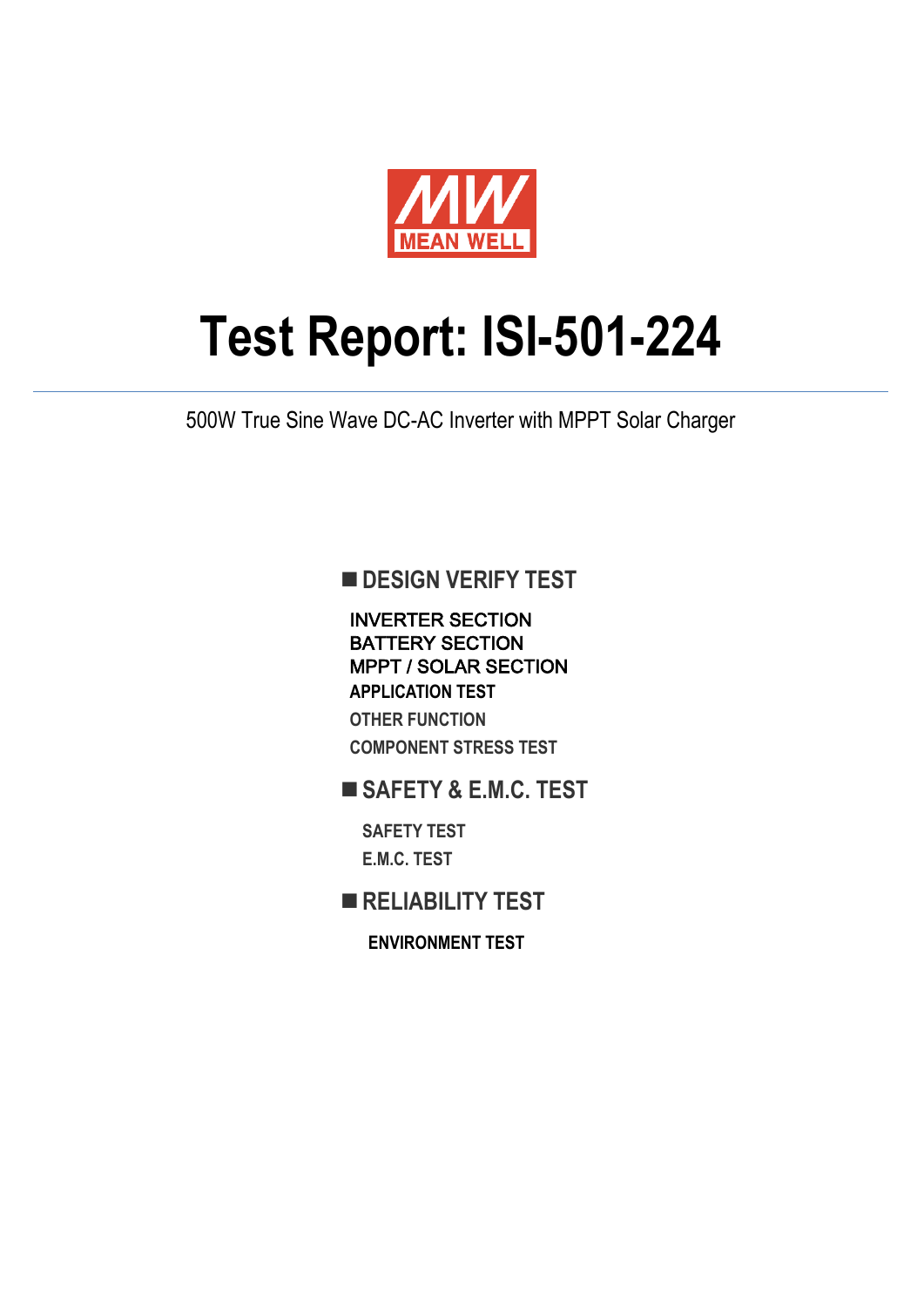

# **DESIGN VERIFY TEST**

## **INVERTER SECTION**

#### **OUTPUT FUNCTION TEST :**

| <b>NO</b>      | <b>TEST ITEM</b>            | <b>SPECIFICATION</b>                                            | <b>TEST CONDITION</b>                                    | <b>RESULT</b>                                    |
|----------------|-----------------------------|-----------------------------------------------------------------|----------------------------------------------------------|--------------------------------------------------|
| 1              | <b>READ POWER</b>           | 500W                                                            | $I/P$ : 24VDC<br>O/P: FULL LOAD<br>Ta: $25^{\circ}$ C    | 500W                                             |
| $\overline{2}$ | MAXIMUM OUTPUT POWER (Typ.) | 550W(±5%) for 60 sec.<br>surge power 1000W±10%<br>for 30 cycles | $I/P$ : 26VDC<br>O/P: TESTING<br>Ta: $25^{\circ}$ C      | 496.8W<br>60 sec.<br>31.3cycle/26VDC<br>1076.2W/ |
| 3              | AC VOLTAGE                  | 230VAC                                                          | $I/P$ : 24VDC<br>O/P: FULL/NO LOAD<br>Ta: $25^{\circ}$ C | 234.8VAC/100%LOAD<br>236.4VAC/0%LAOD             |
| 4              | <b>FREQUENCY</b>            | $50HZ \pm 0.1HZ$                                                | $I/P$ : 24VDC<br>O/P: FULL/NO LOAD<br>Ta: $25^{\circ}$ C | 50.006HZ/100%LOAD<br>50.006HZ/0%LAOD             |
| 5              | <b>WAVEFORM</b>             | True sine wave (THD<3%) at rated<br>input voltage               | $I/P$ : 25VDC<br>O/P : FULL LOAD<br>Ta: $25^{\circ}$ C   | 1.76%                                            |
| 6              | <b>AC REGULATION</b>        | ±3%                                                             | $I/P$ : 24VDC<br>O/P: FULL/NO LOAD<br>Ta: $25^{\circ}$ C | $2.08\%$ ~ 2.19%                                 |

#### **INPUT FUNCTION TEST :**

| <b>NO</b>      | <b>TEST ITEM</b>      | <b>SPECIFICATION</b> | <b>TEST CONDITION</b>    | <b>RESULT</b>    |
|----------------|-----------------------|----------------------|--------------------------|------------------|
|                | <b>VOLTAGE RANGE</b>  | 21VDC±1V~30VDC±1V    | I/P: TESTING             | 20.8V~29.4 V     |
|                |                       |                      | O/P: FULL LOAD           |                  |
|                |                       |                      | Ta: $25^{\circ}$ C       |                  |
| $\overline{2}$ | <b>DC CURRENT</b>     | 30A                  | $I/P$ : 24VDC            | 23.56A           |
|                |                       |                      | O/P: FULL LOAD           |                  |
|                |                       |                      | Ta: $25^{\circ}$ C       |                  |
| 3              | NO LOAD CURRENT DRAW  | 0.63A                | $I/P$ : 24/30VDC         | 0.62A/24VDC      |
|                |                       |                      | $O/P : NO$ LOAD          | 0.5A/30VDC       |
|                |                       |                      | Ta: $25^{\circ}$ C       |                  |
| 4              | OFF MODE CURRENT DRAW | $\leq 1$ mA          | $I/P$ : 24/30VDC         | $0.37$ m A/24VDC |
|                |                       |                      | O/P: NO LOAD<br>(SW OFF) | 0.75mA/30VDC     |
|                |                       |                      | Ta : $25^{\circ}$ C      |                  |
| 5              | EFFICIENCY (Typ.)     | 88%                  | $I/P$ : 26VDC            | 90.32%           |
|                |                       |                      | O/P: 350W                |                  |
|                |                       |                      | Ta: $25^{\circ}$ C       |                  |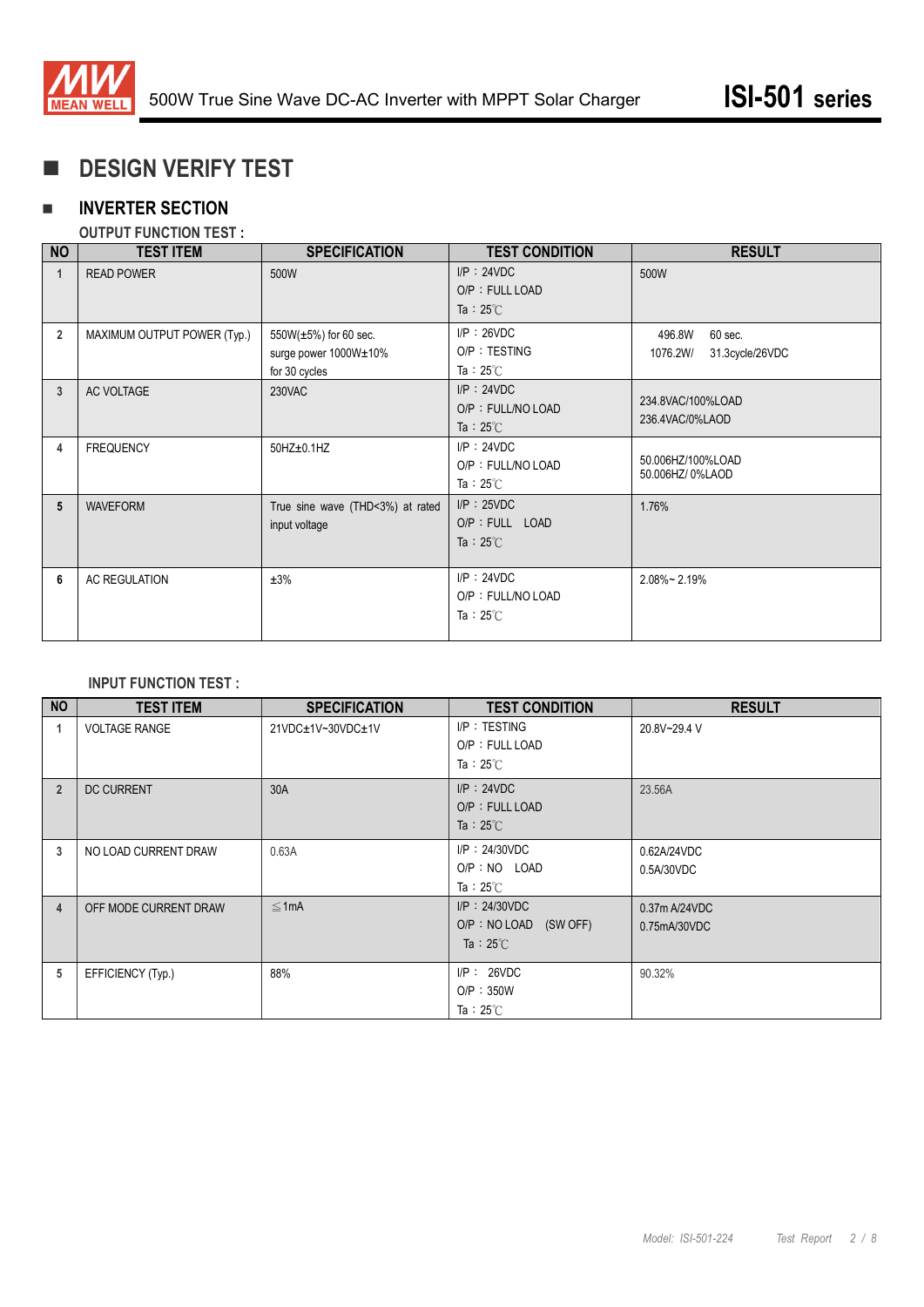

#### **PROTECTION FUNCTION TEST**

| <b>NO</b>      | <b>TEST ITEM</b>                      | <b>SPECIFICATION</b>                             | <b>TEST CONDITION</b>                              | <b>RESULT</b>                                   |
|----------------|---------------------------------------|--------------------------------------------------|----------------------------------------------------|-------------------------------------------------|
|                | OVER LOAD PROTECTION                  | 110% $(\pm 5\%)$ load for 60 sec                 | $I/P$ : 24 VDC<br>O/P: TESTING<br>Ta: $25^\circ$ C | 110.4% load for 60 sec<br>Shut down Re-power ON |
| $\overline{2}$ | OVER TEMPERATURE<br><b>PROTECTION</b> | Shut down Re-power ON                            | I/P: 24VDC<br>O/P: FULL LOAD                       | O.T.P. Active<br>Shut down Re-power ON          |
| 3              | SHORT PROTECTION                      | <b>SHORT EVERY OUTPUT</b><br>NO DAMAGE<br>1 HOUR | I/P: 30VDC<br>O/P: FULL LOAD<br>Ta: $25^{\circ}$ C | NO DAMAGE<br>Shut down Re-power ON              |

### **BATTERY SECTION**

| <b>NO</b>      | <b>TEST ITEM</b>           | <b>SPECIFICATION</b>                                                              | <b>TEST CONDITION</b>                                                               | <b>RESULT</b>                                                                                                                                                                                                                                                                                                                 |
|----------------|----------------------------|-----------------------------------------------------------------------------------|-------------------------------------------------------------------------------------|-------------------------------------------------------------------------------------------------------------------------------------------------------------------------------------------------------------------------------------------------------------------------------------------------------------------------------|
| $\mathbf{1}$   | CHARGER CURRENT (Typ.)     | <b>17A</b>                                                                        | <b>I/P BAT: TESTING</b><br>I/P Vmppt: 70VDC<br>O/P: FULL LOAD<br>Ta: $25^{\circ}$ C | 17.18A                                                                                                                                                                                                                                                                                                                        |
| $\overline{2}$ | <b>CHARGING CURVE</b>      | $Start -$<br><b>Charge Voltage</b><br><b>Charge Current</b><br>Stage 1<br>Stage 2 | 14.4V<br>28.8V<br>57.6V<br>$-----100%$<br>$--- 10%$<br>Stage 3                      | <b>Stage 1: Constant Current</b><br><b>Stage 2: Constant Voltage</b><br>Stage 3: MPPT Charger OFF<br>*Constant current condition : Dependent on solar input current and MPPT<br>voltage of solar panel.<br>*MPPT charger OFF condition: Charge current less than 10% rated charge<br>current and solar input power under 50W. |
| 3              | <b>BAT. LOW ALARM</b>      | 21.5V~23.5V                                                                       | I/P: TESTING<br>O/P: FULL LOAD<br>Ta: $25^{\circ}$ C                                | 22.27V                                                                                                                                                                                                                                                                                                                        |
| 4              | <b>BAT. LOW SHUTDOWN</b>   | 20V~22V                                                                           | I/P: TESTING<br>O/P: FULL LOAD<br>Ta: $25^\circ$ C                                  | 20.8V                                                                                                                                                                                                                                                                                                                         |
| 5              | BAT. LOW Shutdown recovery | 24.4V~26.4V                                                                       | I/P: TESTING<br>O/P: FULL LOAD<br>Ta: $25^{\circ}$ C                                | 25V                                                                                                                                                                                                                                                                                                                           |
| 6              | Battery OVP protection     | 29V~31V                                                                           | I/P: TESTING<br>O/P: FULL LOAD<br>Ta: $25^{\circ}$ C                                | 29.4V                                                                                                                                                                                                                                                                                                                         |
| $\overline{7}$ | Battery OVP recovery       | 28V~30V                                                                           | I/P: TESTING<br>O/P: FULL LOAD<br>Ta : $25^{\circ}$ C                               | 28.46V                                                                                                                                                                                                                                                                                                                        |
| 8              | REVERSE POLARITY           | By internal fuse open                                                             | I/P: BAT. REVERSE<br>O/P: FULL LOAD<br>Ta: $25^{\circ}$ C                           | <b>TEST:OK</b>                                                                                                                                                                                                                                                                                                                |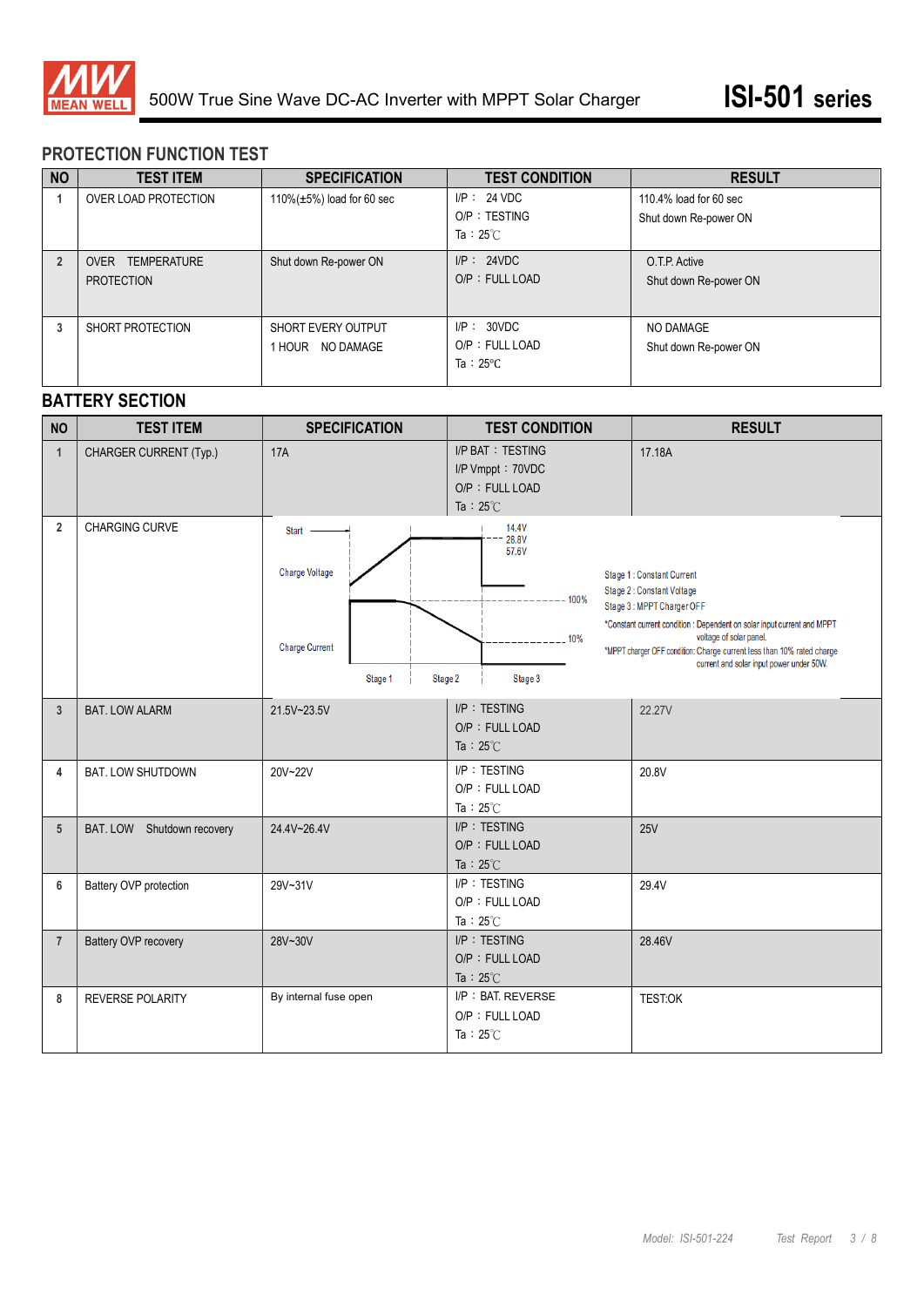

#### **MPPT / SOLAR SECTION**

| <b>NO</b>      | <b>TEST ITEM</b>           | <b>SPECIFICATION</b> | <b>TEST CONDITION</b>             | <b>RESULT</b> |
|----------------|----------------------------|----------------------|-----------------------------------|---------------|
|                | MPPT CHARGER EFFICIENCY    | 98%                  | $I/P$ BAT : 24VDC                 | 99.1%         |
|                |                            |                      | I/P Vmppt: 70VDC                  |               |
|                |                            |                      | O/P: FULL LOAD                    |               |
|                |                            |                      | Ta: $25^{\circ}$ C                |               |
| $\overline{2}$ | OPEN CIRCUIT VOLTAGE RANGE | 45V~90V              | $I/P$ BAT : 24VDC                 | 44.8V~90.3V   |
|                |                            |                      | $I/P$ Vmppt: $40VDC - 81VDC$      |               |
|                |                            |                      | O/P: FULL LOAD                    |               |
|                |                            |                      | Ta : $25^{\circ}$ C               |               |
| 3              | <b>MPPT RANGE</b>          | 35V~90V              | $I/P$ BAT : 24VDC                 | 43V~82V       |
|                |                            |                      | $I/P$ Voc: $40VDC-81VDC(FF=0.85)$ |               |
|                |                            |                      | O/P: FULL LOAD                    |               |
|                |                            |                      | Ta: $25^{\circ}$ C                |               |
| 4              | SOLAR INPUT CURRENT (Typ.) | $6A - 8A$            | $I/P$ BAT : 24VDC                 | 6.99A         |
|                |                            |                      | I/P Vmppt: 35VDC                  |               |
|                |                            |                      | O/P: FULL LOAD                    |               |
|                |                            |                      | Ta : $25^{\circ}$ C               |               |

#### **OTHER FUNCTION**

### **Light test**

| <b>Led Status</b> | <b>System Status</b>                                         | <b>RESULT</b> |
|-------------------|--------------------------------------------------------------|---------------|
| Green             | Inverter OK.                                                 |               |
| Orange            | R.C. OFF.                                                    |               |
| Red               | Inverter NG.<br>(OTP · OLP · Fan lock · Bat. OVP · Bat. UVP) |               |

| <b>Led Status</b> | <b>System Status</b>               | <b>RESULT</b> |
|-------------------|------------------------------------|---------------|
| Green             | Battery > 25.0V ; Charger OFF.     |               |
| Flash Green       | Battery > 25.0V ; Charger ON.      |               |
| Orange            | 22V < Bat. < 25V ; Charger OFF.    |               |
| Flash Orange      | $22V <$ Bat. < $25V$ ; Charger ON. |               |
| Red               | Battery < 22.0V ; Charger OFF.     |               |
| Flash Red         | Battery < 22.0V ; Charger ON.      |               |

# **Charger ON/OFF Threshold Voltage**

| <b>Charger Table</b>                   | 224              | <b>TEST</b> |
|----------------------------------------|------------------|-------------|
| Charger ON                             | Vbat. < $26V±1V$ | OK          |
| Charger OFF                            | Vbat > $29V±1V$  | OK          |
| (OFF only when all conditions are met) | SOLAR POWER<50W  |             |

# **Inverter State & Charger State**

| <b>Inverter State</b> | R.C off      | <b>UVP</b> | <b>OVP</b> | <b>OLP</b> | <b>OTP</b>         | <b>SHORT</b> |
|-----------------------|--------------|------------|------------|------------|--------------------|--------------|
| <b>Charger State</b>  | ON           | ON         | <b>OFF</b> | OFF        | <b>OCC</b><br>. וש | OFF          |
| <b>TEAT</b><br>ا ت∟ا  | $\sim$<br>UN | OK         | ОΚ         | OK         | ОK                 | OK           |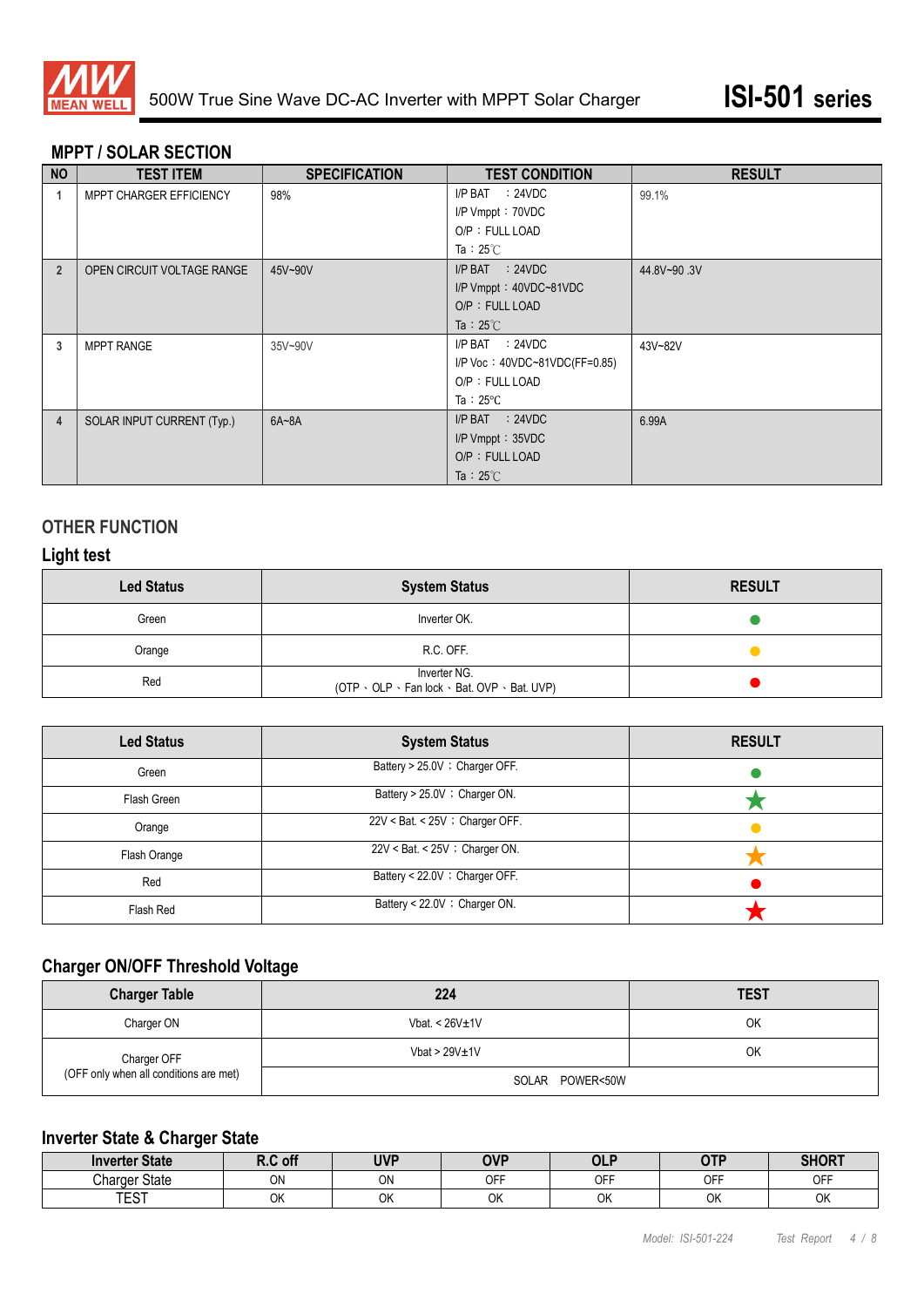

## **Voltage & Frequency Mode Selection**

|             |                    | <b>100V</b><br>(200V) | <b>110V</b><br>(220V) | <b>115V</b><br>(230V) | <b>120V</b><br>(240V) |
|-------------|--------------------|-----------------------|-----------------------|-----------------------|-----------------------|
| <b>50Hz</b> | <b>Status LED</b>  |                       |                       |                       |                       |
|             | <b>Battery LED</b> |                       |                       |                       |                       |
| 60Hz        | <b>Status LED</b>  | ◚                     | ↗                     | ◚                     | ◚                     |
|             | <b>Battery LED</b> |                       |                       |                       |                       |

★:flashing; ●:light

# **COMPONENT STRESS TEST**

| <b>NO</b>      | <b>TEST ITEM</b>                  | <b>SPECIFICATION</b>      | <b>TEST CONDITION</b>                      |     |       | <b>RESULT</b> |
|----------------|-----------------------------------|---------------------------|--------------------------------------------|-----|-------|---------------|
| $\mathbf{1}$   | Power Transistor                  | O142 Rated                | $I/P$ : High-Line = 29 VDC                 | (1) | 68.8  | $\vee$        |
|                | (D to S) or (C to E) Peak Voltage | 57A/100V                  | O/P: (1) Full Load Turn on                 | (2) | 66.4  | $\vee$        |
|                |                                   |                           | (2) Output Short<br>(3) Full load continue | (3) | 66.4  | $\vee$        |
|                |                                   | Q1 Rated                  | $I/P$ : 26VDC                              | (1) | 54.6  | $\vee$        |
|                |                                   | 150V/83A                  | O/P: (1)Full Load Turn on                  | (2) | 51.4  | $\vee$        |
|                |                                   |                           | (2) Output Short                           | (3) | 54.6  | $\vee$        |
|                |                                   |                           | (3) Full load continue                     |     |       |               |
|                |                                   |                           | Ta: $25^{\circ}$ C                         |     |       |               |
| $\overline{2}$ | DCTO DC                           | D 401 Rated               | $I/P$ : High-Line = 29 VDC                 | (1) | 421   | $\vee$        |
|                | Diode Peak Voltage                | :600V/20A                 | O/P: (1)Full Load Turn on                  | (2) | 429   | $\sf V$       |
|                |                                   |                           | (2) Output Short                           | (3) | 409   | $\vee$        |
|                |                                   |                           | (3) Full load continue                     |     |       |               |
|                |                                   |                           | Ta: $25^{\circ}$ C                         |     |       |               |
| 3              | DC BUS<br>Capacitor Voltage       | C <sub>401</sub><br>Rated | $I/P$ : High-Line = 29 VDC                 | (1) | 425   | $\vee$        |
|                |                                   | 100u/450V                 | O/P: (1)Full Load Turn on /Off             | (2) | 441   | V             |
|                |                                   |                           | (2) Min load Turn on /Off                  | (3) | 441   | $\sf V$       |
|                |                                   |                           | (3) Full Load /Min load<br>Change          |     |       |               |
|                |                                   |                           | Ta: $25^{\circ}$ C                         |     |       |               |
|                |                                   |                           |                                            |     |       |               |
| $\overline{4}$ | Control IC Voltage Test           | U141 Rated:               | $I/P$ : High-Line = 29 VDC                 | (1) | 12.2  | $\vee$        |
|                |                                   | 4V~30V                    | O/P: (1)Full Load Turn on /Off             | (2) | 13.33 | $\sf V$       |
|                |                                   |                           | (2) Min load Turn on /Off                  | (3) | 11.6  | $\sf V$       |
|                |                                   |                           | (3) Full Load /Min load                    |     |       |               |
|                |                                   |                           | Change                                     |     |       |               |
|                |                                   |                           | Ta: $25^{\circ}$ C                         |     |       |               |
| 5              | DC TO AC                          | Q501 Rated                | $I/P$ : High-Line = 29 VDC                 | (1) | 404   | $\vee$        |
|                | <b>Power Transistor</b>           | 20A/600V                  | O/P: (1)Full Load Turn on /Off             |     |       |               |
|                | (D to S) or (C to E) Peak Voltage |                           | (2) Min load Turn on /Off                  | (2) | 429   | V             |
|                |                                   |                           | (3) Full Load /Min load                    | (3) | 417   | V             |
|                |                                   |                           | Change                                     |     |       |               |
|                |                                   |                           | Ta: $25^{\circ}$ C                         |     |       |               |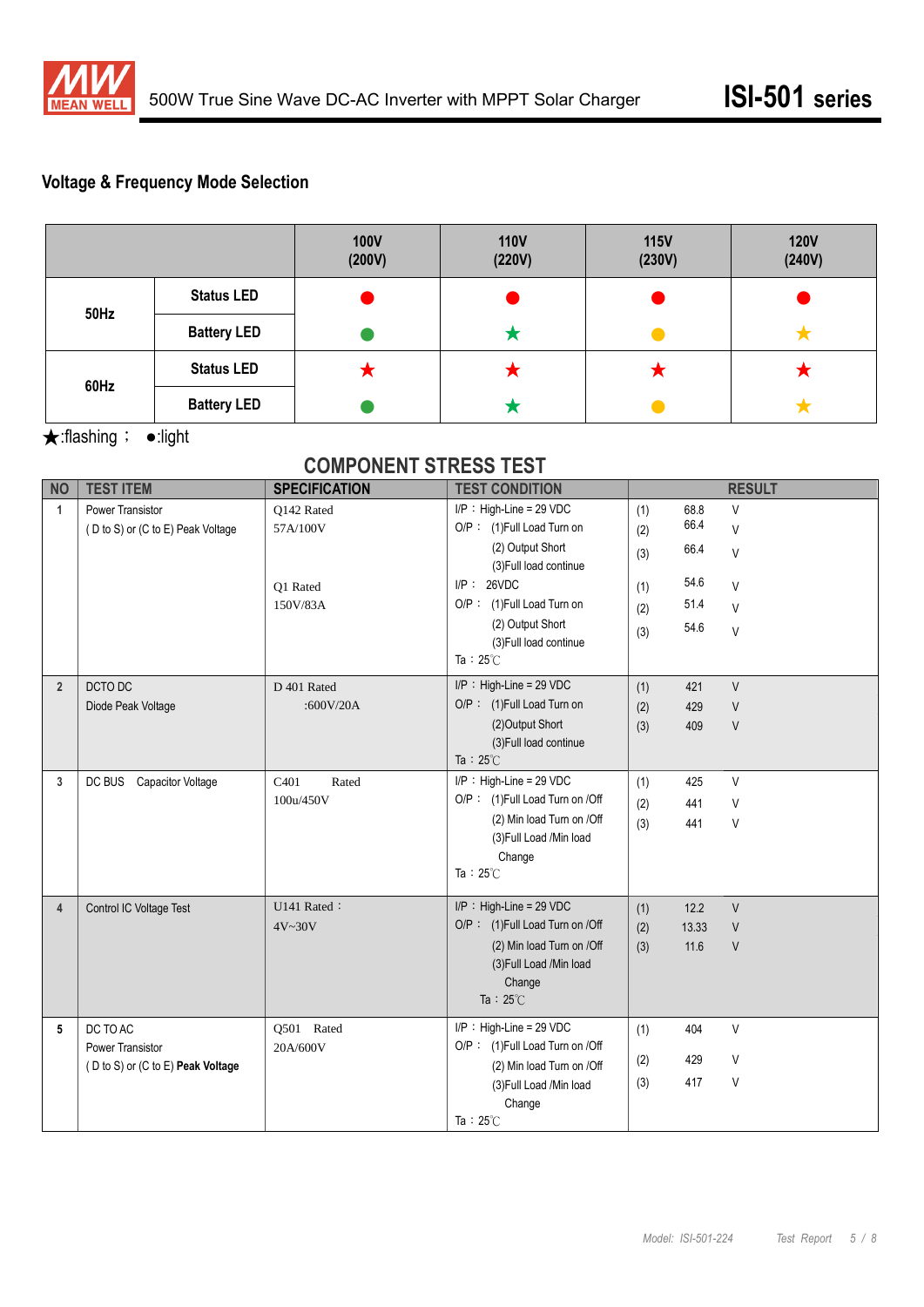

# **SAFETY & E.M.C. TEST**

## **SAFETY TEST**

| <b>NO</b> | <b>TEST ITEM</b>            | <b>SPECIFICATION</b>                                                                                          | <b>TEST CONDITION</b>                                                                                | <b>RESULT</b>                                                                                  |
|-----------|-----------------------------|---------------------------------------------------------------------------------------------------------------|------------------------------------------------------------------------------------------------------|------------------------------------------------------------------------------------------------|
|           | WITHSTAND VOLTAGE           | BAT I/P-AC O/P : 3 KVAC/min<br>AC O/P - FG : 1.5 KVAC/min                                                     | $I/P$ -O/P : 3.6 KVAC/min<br>$I/P-FG: 1.8 KVAC/min$<br>Ta: $25^{\circ}$ C                            | BAT.I/P-AC.O/P:<br>4.82<br>mA<br>$AC$ O/P-FG $\colon$<br>3.72<br>mA<br>NO DAMAGE               |
|           | <b>ISOLATION RESISTANCE</b> | BAT I/P-AC O/P: 500VDC>100M $\Omega$<br>BAT I/P-FG: $500VDC > 100M\Omega$<br>AC O/P-FG: $500VDC > 100M\Omega$ | $I/P-O/P$ :<br>500 VDC<br>$I/P-FG$ :<br>500 VDC<br>$O/P-FG$ :<br>500 VDC<br>Ta: $25^{\circ}$ C/70%RH | $I/P-O/P$ :<br>GΩ<br>2.39<br>$I/P-FG$ :<br>3.97<br>GΩ<br>$O/P-FG$ :<br>GΩ<br>2.61<br>NO DAMAGE |
| 3         | <b>GROUNDING CONTINUITY</b> | FG(PE) TO CHASSIS<br>OR TRACE < $100 \text{ m}\Omega$                                                         | 40A/2min<br>Ta: 25℃ / 70%RH                                                                          | 15<br>mΩ                                                                                       |

### **E.M.C TEST**

| <b>NO</b>      | <b>TEST ITEM</b>  | <b>SPECIFICATION</b>    | <b>TEST CONDITION</b> | <b>RESULT</b>         |
|----------------|-------------------|-------------------------|-----------------------|-----------------------|
|                | <b>CONDUCTION</b> | EN55022                 | I/P: 24VDC            | <b>PASS</b>           |
|                |                   | <b>CLASS B</b>          | O/P:FULL/50% LOAD     | Test by certified Lab |
|                |                   |                         | Ta: $25^{\circ}$ C    |                       |
| $\overline{2}$ | <b>RADIATION</b>  | EN55022                 | IP:24VDC              | <b>PASS</b>           |
|                |                   | <b>CLASS B</b>          | O/P:: FULL/50% LOAD   | Test by certified Lab |
|                |                   |                         | Ta: $25^{\circ}$ C    |                       |
|                | E.S.D             | EN61000-4-2             | $I/P$ : 230 VAC/50HZ  | CRITERIA A            |
|                |                   | <b>LIGHT INDUSTRY</b>   | O/P: FULL LOAD        |                       |
|                |                   | AIR: 8KV / Contact: 4KV | Ta : $25^{\circ}$ C   |                       |
|                |                   |                         |                       |                       |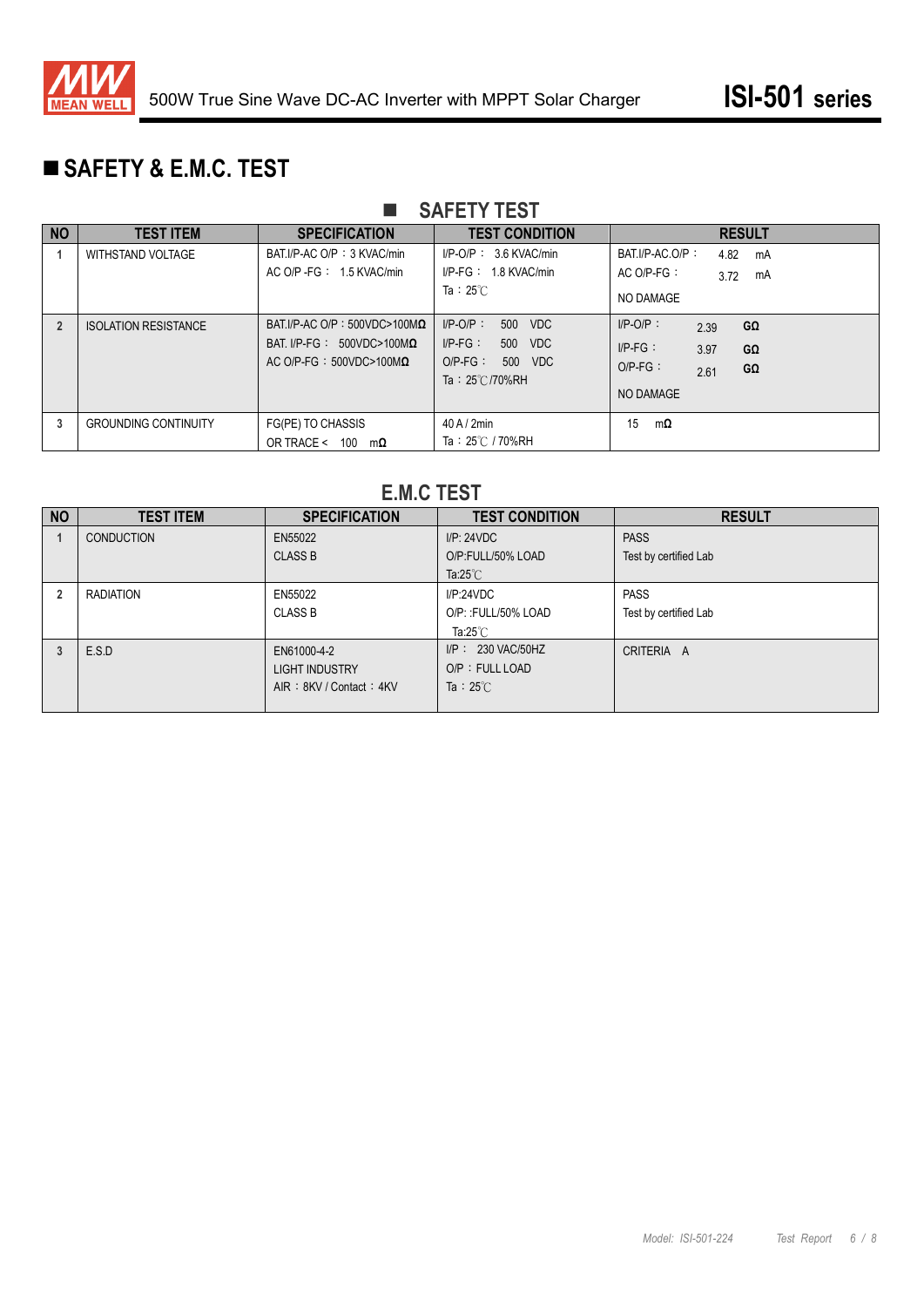

# **RELIABILITY TEST**

# **ENVIRONMENT TEST**

| <b>NO</b>       | <b>TEST ITEM</b>         | <b>SPECIFICATION</b>                                                                       |                  | <b>TEST CONDITION</b> |                  |                     | <b>RESULT</b> |
|-----------------|--------------------------|--------------------------------------------------------------------------------------------|------------------|-----------------------|------------------|---------------------|---------------|
| $\mathbf{1}$    | TEMPERATURE RISE TEST    | MODEL:<br>ISI-501-248                                                                      |                  |                       |                  |                     |               |
|                 |                          | 1. ROOM AMBIENT BURN-IN: 16 HRS                                                            |                  |                       |                  |                     |               |
|                 |                          | $I/P$ : 12VDC O/P : FULL LOAD Ta=26.4 °C                                                   |                  |                       |                  |                     |               |
|                 |                          | 2. HIGH AMBIENT BURN-IN: 1 HRS                                                             |                  |                       |                  |                     |               |
|                 |                          | $I/P$ : 12VDC O/P : FULL LOAD Ta=44.1 °C                                                   |                  |                       |                  |                     |               |
|                 |                          |                                                                                            | <b>NO</b>        | Position              | ROOM AMBIENT     | <b>HIGH AMBIENT</b> |               |
|                 |                          |                                                                                            | $\mathbf{1}$     | Q341                  | 43.5°C           | $62.6^{\circ}$ C    |               |
|                 |                          |                                                                                            | $\overline{2}$   | C333                  | 35.6°C           | 54.2°C              |               |
|                 |                          |                                                                                            | $\overline{4}$   | L331                  | 54.1°C           | 73.7°C              |               |
|                 |                          |                                                                                            | 5                | D401                  | 47.6°C           | 65.9°C              |               |
|                 |                          |                                                                                            | 6                | L1                    | $30.0^{\circ}$ C | 48.3°C              |               |
|                 |                          |                                                                                            | $\overline{7}$   | L500                  | 57.8°C           | $77.2^{\circ}$ C    |               |
|                 |                          |                                                                                            | 8                | RTH <sub>1</sub>      | 34.2°C           | $52.0^{\circ}$ C    |               |
|                 |                          |                                                                                            | 9                | RTH <sub>2</sub>      | $39.4^{\circ}$ C | $57.7^{\circ}$ C    |               |
|                 |                          |                                                                                            | 10               | Q2                    | 34.9°C           | 52.8°C              |               |
|                 |                          |                                                                                            | 11               | Q4                    | $35.5^{\circ}$ C | 53.2°C              |               |
|                 |                          |                                                                                            | 12               | C335                  | 40.5°C           | 59.7°C              |               |
|                 |                          |                                                                                            | 13               | Q531                  | 42.6°C           | $60.3^{\circ}$ C    |               |
|                 |                          |                                                                                            | 14               | T102                  | 39.6°C           | $58.2^{\circ}$ C    |               |
|                 |                          |                                                                                            | 15               | U801                  | $32.5^{\circ}$ C | $50.7^{\circ}$ C    |               |
| $\overline{2}$  | <b>LOW TEMPERATURE</b>   | TURN ON AFTER 2 HOUR                                                                       |                  | I/P: 46VDC/58.3VDC    |                  | TEST: OK            |               |
|                 | TURN ON TEST             |                                                                                            |                  | O/P: 100 % LOAD       |                  |                     |               |
|                 |                          |                                                                                            |                  | Ta= -25 $°C$          |                  |                     |               |
| 3               | <b>HIGH HUMIDITY</b>     | AFTER 12 HOURS                                                                             | $I/P$ : 58.3 VDC |                       |                  | TEST: OK            |               |
|                 | <b>HIGH TEMPERATURE</b>  | IN CHAMBER ON                                                                              |                  | O/P: FULL LOAD        |                  |                     |               |
|                 | <b>HIGH VOLTAGE</b>      | CONTROL 40 °C                                                                              |                  | Ta=40 $^{\circ}$ C    |                  |                     |               |
|                 | TURN ON TEST             | NO DAMAGE                                                                                  |                  | HUMIDITY= 95 %R.H     |                  |                     |               |
| 4               | STORAGE TEMPERATURE TEST | 1. Thermal shock Temperature: -45°C ~ +90°C                                                |                  |                       |                  | OK                  |               |
|                 |                          | 2. Temperature change rate : 25°C / MIN                                                    |                  |                       |                  |                     |               |
|                 |                          | 3. Dwell time low and high temperature : 30 MIN/EACH                                       |                  |                       |                  |                     |               |
|                 |                          | 4. Total test cycle: 5 CYCLE                                                               |                  |                       |                  |                     |               |
|                 |                          | 5. Input/Output condition: STATIC                                                          |                  |                       |                  |                     |               |
|                 |                          |                                                                                            |                  |                       |                  |                     |               |
| $5\phantom{.0}$ | THERMAL SHOCK TEST       | 1. Thermal shock Temperature : $-30^{\circ}$ C ~ +45 $^{\circ}$ C                          |                  |                       |                  | OK                  |               |
|                 |                          | 2. Temperature change rate : 25°C / MIN                                                    |                  |                       |                  |                     |               |
|                 |                          | 3. Dwell time low and high temperature : 30 MIN/EACH<br>4. Total test cycle: 10 CYCLE      |                  |                       |                  |                     |               |
|                 |                          |                                                                                            |                  |                       |                  |                     |               |
|                 |                          | 5. Input/Output condition: 48VDC/Full Load AC ON/OFF TEST<br>turn on 58sec ; turn off 2sec |                  |                       |                  |                     |               |
|                 |                          |                                                                                            |                  |                       |                  |                     |               |
| 6               | <b>VIBRATION TEST</b>    | 1 Carton & 1 Set                                                                           |                  |                       |                  | TEST: OK            |               |
|                 |                          | (1) Waveform : Sine Wave                                                                   |                  |                       |                  |                     |               |
|                 |                          | (2) Frequency: 10~500Hz                                                                    |                  |                       |                  |                     |               |
|                 |                          | (3) Sweep Time: 12min/sweep cycle                                                          |                  |                       |                  |                     |               |
|                 |                          | (4) Acceleration : 2G                                                                      |                  |                       |                  |                     |               |
|                 |                          | (5) Test Time: 60min in each axis (X.Y.Z)                                                  |                  |                       |                  |                     |               |
|                 |                          | (6) Ta : $25^{\circ}$ C                                                                    |                  |                       |                  |                     |               |